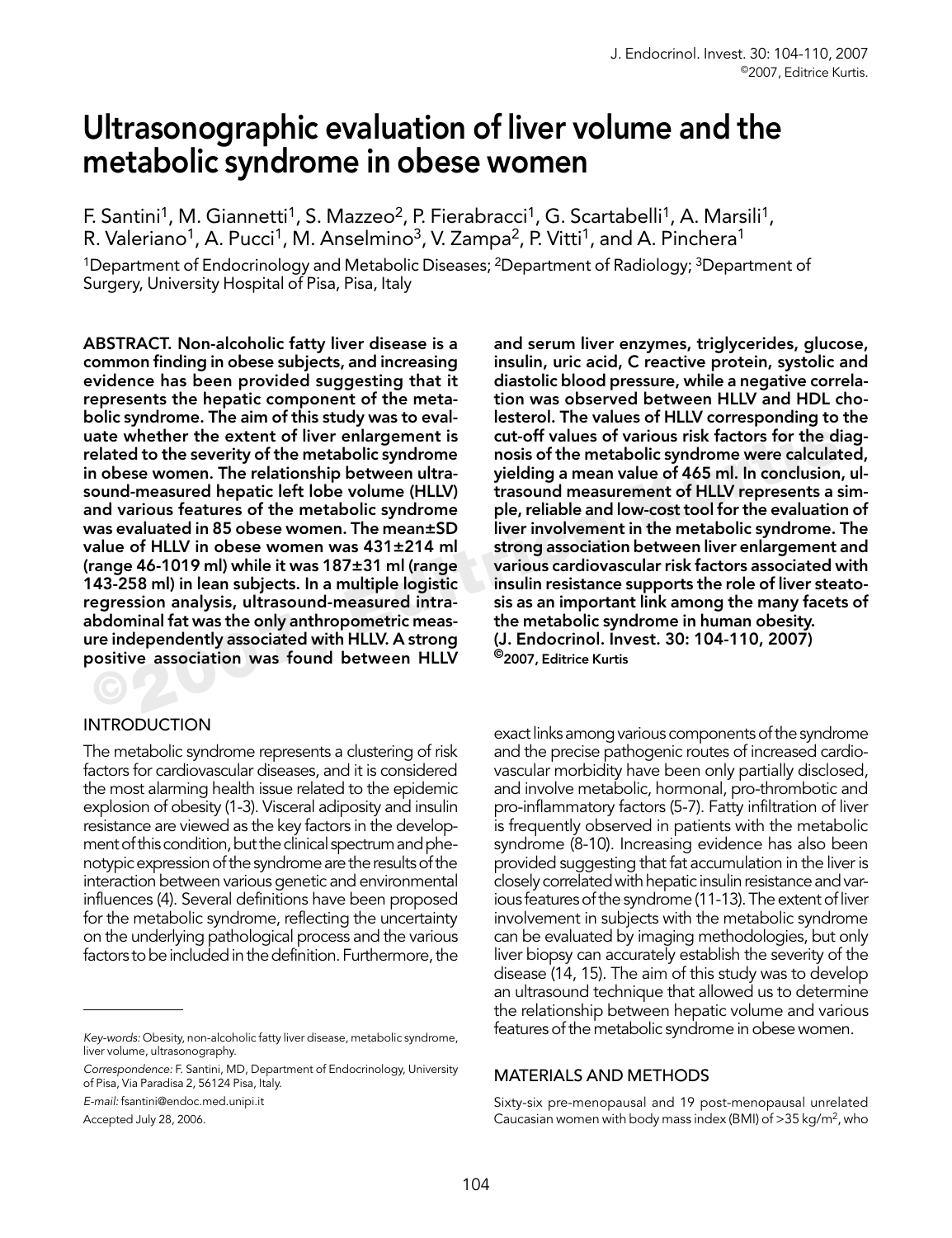erum glucose, triglycerides, total cholesterol, HDL-cholesterol,<br>
DL-cholesterol, uric acid, aspartate aminotransferae (AST),<br>
lladine phosphatase (ALP), C-reactive protein (CRP) and insulin.<br>
lladine phosphatase (ALP), Cturned to the obesity center of our department for evaluation in expectation of bariatric surgery, were included in the study. None of the patients was taking hypoglycemic, hypolipemic or hypouricemic agents. Additional exclusion criteria were: self-reported alcohol consumption >20 g daily, use of illicit drugs or hepatotoxic medications, viral hepatitis as assessed by conventional serum markers, pregnancy or breast feeding within the 12-month period before enrollment. Two women were taking oral contraceptive agents. Clinical, hematological and instrumental examinations of each patient were performed following the Italian guidelines for obesity, and each patient was treated according to appropriate protocols for her condition. Anthropometric measures were determined after an overnight fast. Body weight was measured to the nearest kilogram, and body height and abdominal circumference were determined to the nearest centimeter. Blood pressure on admission was recorded with a large cuff while the patient was recumbent. Twelve patients were taking anti-hypertensive drugs. Subject characteristics are shown in Table 1. Venous blood samples were obtained after an overnight fast for measurement of serum glucose, triglycerides, total cholesterol, HDL-cholesterol, LDL-cholesterol, uric acid, aspartate aminotransferase (AST), alanine aminotransferase (ALT), γ-glutamyltransferase (GGT), alkaline phosphatase (ALP), C-reactive protein (CRP) and insulin. The homeostasis model of insulin resistance (HOMA) was calculated based on fasting serum glucose and insulin concentrations (16). Ultrasound examination was performed by a single expert operator with the patient in supine position, with state-of-the art equipment (Technos, Esaote Biomedica, Genoa, Italy) and either convex (2.5-5 MHz) or linear (7,5 MHz) probes. The ellipsoid formula (width x height x length x 0.52) was applied to calculate the hepatic left lobe volume (HLLV). The height (longitudinal diameter) of the lobe was obtained by an epigastric-longitudinal scan, considering the distance between the diaphragm and the lower margin of the left lobe. When the distance was larger than the field of view of the scan, measurement was performed by two contiguous scans of the lobe. The length of the lobe (laterallateral diameter) was calculated on the axial scan by drawing a line between the round ligament and the lateral margin of the hepatic lobe. Thickness was obtained on both the axial and the longitudinal scans, measuring the distance between the anterior and the posterior borders of the liver. When measures did not coincide, the mean value was calculated. Ultrasound measurement of HLLV was also performed in 15 normal-weight female volunteers without known hepatic diseases, as controls. Thickness of the abdominal sc fat was taken 1 cm over the transversal umbilical vein, by measuring the distance between the skin and the external face of the muscular fascia, while intra-abdominal fat

|                            | $Mean \pm SD$    | Range     |
|----------------------------|------------------|-----------|
| Age (yr)                   | $40.9 \pm 11.8$  | 20-67     |
| Height (cm)                | $160.8 \pm 5.9$  | 149-178   |
| Weight (kg)                | $117.7 + 21.4$   | 82.5-174  |
| $BMI$ (kg/m <sup>2</sup> ) | $45.4 \pm 7.4$   | 35.1-65.7 |
| Waist (cm)                 | $125.3 \pm 14.8$ | 100-170   |

BMI: body mass index.

thickness was defined as the distance between the internal face of the same muscle and the anterior wall of the aorta (17). To validate our ultrasound procedure HLLV measured sonografically was compared with that measured by magnetic resonance (MR) in 11 obese women undergoing abdominal MR examination because of diagnostic purposes. MR examination was performed by 1.5 equipment (MRExcite 1.5T, GE/Medical Systems Milwaukee, WI) with a Fast Spoiled Gradient-Echo T1-weighted sequence on the axial scans (TR/TE 100/1.4 ms, FA 70°, thickness 5 mm, matrix 320- 256 x 192, NEX 1, scan time 20-30 sec). The left lobe and the total liver volumes were calculated by semiautomatic segmentation on an independent workstation, with dedicated software, using the sum of areas technique. The region-of-interest was drawn manually on each axial scan. The system automatically determined the boundaries around a class of similar voxel intensity values, and calculated the volume of the segmented region. A highly significant correlation was demonstrated between ultrasound and MR measured HLLV (p<0.0001, R=0.946). Furthermore, there was a strong association between HLLV measured by ultrasound and the total volume of liver (Fig. 1).

#### RESULTS

The mean±SD value of HLLV in obese women was 431±214 ml (range 46-1019 ml) while it was 187±31 ml (range 143-258 ml) in the normal weight group. The following results refer exclusively to obese women. A highly significant positive association was observed between HLLV and BMI, weight and intraabdominal fat, while the correlation with abdominal circumference was much weaker (Table 2). However, in a multiple logistic regression analysis, intra-abdominal fat was the only anthropometric measure independently associated with HLLV (Fig. 2). No significant association was observed between HLLV and sc fat. We then analyzed the relationship between HLLV and serum concentrations of liver enzymes. A



Fig. 1 - Correlation between hepatic left lobe volume measured by ultrasound (HLLV US) and total liver volume measured by magnetic resonance (MR). A highly significant positive association was demonstrated (p<0.0001, R=0.912).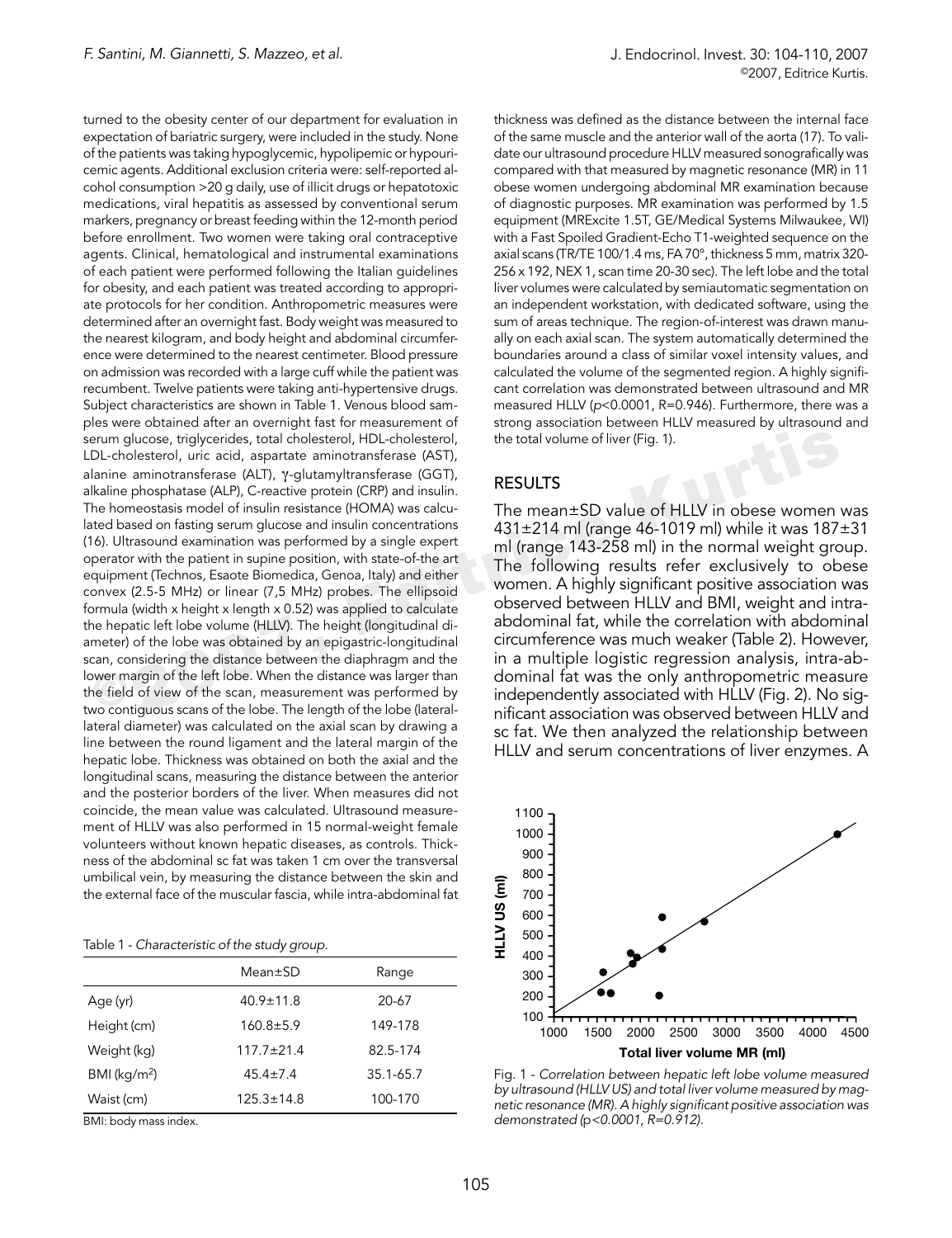|                       | <b>HLLV</b>                                                                                                            |           | Intra-abdominal fat                                                                                                                                 |           |
|-----------------------|------------------------------------------------------------------------------------------------------------------------|-----------|-----------------------------------------------------------------------------------------------------------------------------------------------------|-----------|
| Parameters            | p-value                                                                                                                | ${\sf R}$ | p-value                                                                                                                                             | ${\sf R}$ |
| <b>BMI</b>            | 0.0003                                                                                                                 | 0.384     | < 0.0001                                                                                                                                            | 0.544     |
| Weight                | 0.0016                                                                                                                 | 0.337     | < 0.0001                                                                                                                                            | 0.513     |
| Waist circumference   | 0.0383                                                                                                                 | 0.273     | 0.0006                                                                                                                                              | 0.439     |
| Age                   | Not significant                                                                                                        |           | 0.0256                                                                                                                                              | 0.242     |
| Intra-abdominal fat   | < 0.0001                                                                                                               | 0.572     |                                                                                                                                                     |           |
| <b>ALP</b>            | 0.0003                                                                                                                 | 0.38      | 0.032                                                                                                                                               | 0.234     |
| AST log               | < 0.0001                                                                                                               | 0.42      | 0.0015                                                                                                                                              | 0.34      |
| ALT log               | < 0.0001                                                                                                               | 0.434     | 0.0298                                                                                                                                              | 0.236     |
| GGT log               | < 0.0001                                                                                                               | 0.483     | 0.0009                                                                                                                                              | 0.354     |
| Triglycerides         | < 0.0001                                                                                                               | 0.485     | 0.1216                                                                                                                                              | 0.169     |
| HDL cholesterol       | < 0.0001                                                                                                               | $-0.583$  | 0.0009                                                                                                                                              | $-0.43$   |
| Serum fasting glucose | < 0.0001                                                                                                               | 0.483     | 0.012                                                                                                                                               | 0.27      |
| Serum fasting insulin | 0.0032                                                                                                                 | 0.33      | 0.0009                                                                                                                                              | 0.37      |
| <b>HOMA</b> index     | 0.0007                                                                                                                 | 0.377     | 0.0002                                                                                                                                              | 0.41      |
| <b>SBP</b>            | 0.0079                                                                                                                 | 0.308     | Not significant                                                                                                                                     |           |
| <b>DBP</b>            | 0.006                                                                                                                  | 0.319     | Not significant                                                                                                                                     |           |
| Uric acid             | < 0.0001                                                                                                               | 0.549     | < 0.0001                                                                                                                                            | 0.436     |
| <b>CRP</b>            | 0.0007                                                                                                                 | 0.508     | 0.0062                                                                                                                                              | 0.421     |
|                       | SBP: systolic blood pressure; DBP: diastolic blood pressure; CRP: C-reactive protein; GGT: y-glutamyltranferase (GGT). |           | BMI: body mass index; ALP: alkaline phosphatase; AST: aspartate aminotransferase; ALT: alanine aminotransferase; HOMA: homeostasis model assessment |           |

Table 2 - Results of simple regression analyses between hepatic left lobe volume (HLLV) or intra-abdominal fat and various clinical and biochemical parameters.

strong positive association was found with GGT, ALT, AST and ALP (Fig. 3). For all these parameters, the association with HLLV was stronger than that observed with intra-abdominal fat (Table 2). When looking at



Fig. 2 - Correlation between hepatic left lobe volume (HLLV) and intra-abdominal fat (p<0.0001, R=0.572). US: ultrasound.

serum indexes of lipid metabolism, a positive association with triglycerides and a negative association with HDL-cholesterol were observed (Fig. 4), while no relationship was detected between HLLV and total cholesterol or LDL-cholesterol. As for liver enzymes, the relationship between serum lipids and HLLV was stronger than that observed between serum lipids and intra-abdominal fat (Table 2). Serum glucose, serum insulin and HOMA were also positively associated with HLLV, and the results of statistical analysis were close to those observed when the same parameters were related to intra-abdominal fat (Table 2). Finally, a positive association was observed between HLLV and systolic blood pressure, diastolic blood pressure, serum uric acid and CRP. Among these, only uric acid and CRP were significantly associated with intra-abdominal fat, though statistically weaker values were found with respect to HLLV (Table 2). Using the linear regression formulas, the values of HLLV corresponding to the cut-off values of various risk factors for the diagnosis of the metabolic syndrome, as proposed by the National Cholesterol Education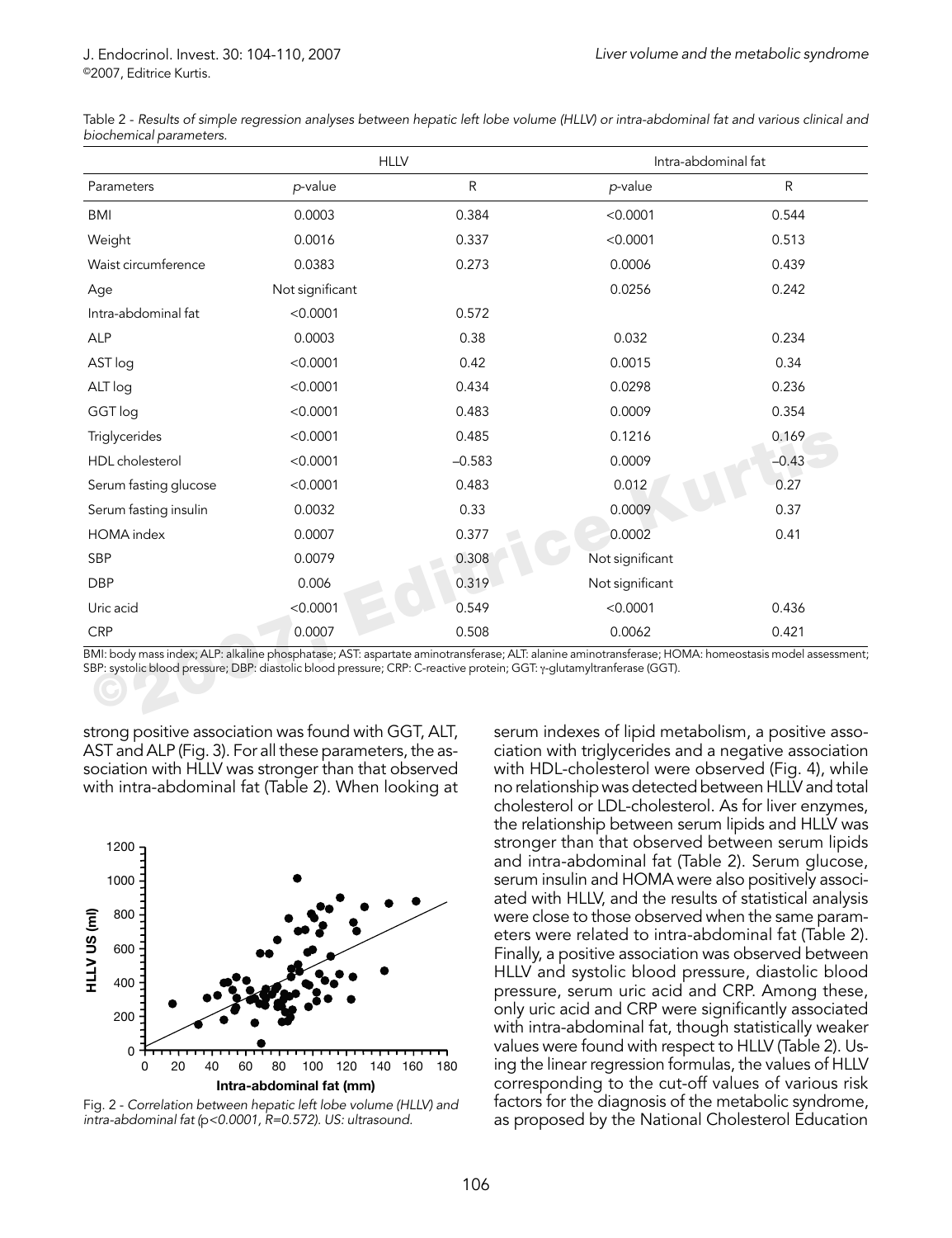

Fig. 3 - Correlations between hepatic left lobe volume (HLLV) and serum concentration of liver enzymes. A strong positive association was found between HLLV and aspartate aminotransferase (AST) (panel A), alanine aminotransferase (ALT) (panel B), γ-glutamyltranferase (GGT) (panel C) and alkaline phosphatase (ALP) (panel D). For p and R values see Table 2.

Program Adult Treatment Panel III (ATP III) (18) or the International Diabetes Federation (IDF) (19), were calculated. The formula could not be applied to abdominal circumference since all women had values far above the proposed cut-off values. Results of these analyses are shown in Table 3, and indicate a mean value of 465 ml (450 ml according to the criteria of the International Diabetes Federation) as the threshold volume matching the outbreak of the syndrome.

## **DISCUSSION**

Liver enlargement due to a diffuse accumulation of triglycerides in hepatocytes is a common finding in obese subjects (20, 21). The term Nonalcoholic Fatty Liver Disease (NAFLD) has been introduced to indicate a clinicopathologic syndrome that encompasses a broad spectrum of hepatic lesions, ranging from simple steatosis to necroinflammatory lesions and fibrosis, which closely resemble those induced by alcohol (20, 22). NAFLD is the result of a multi-fac-

torial process, and there is increasing evidence that it represents the hepatic component of the metabolic syndrome (8, 9, 13, 23). The metabolic syndrome in NAFLD patients increases the likelihood of severe disease, and mortality among NAFLD patients is higher than the general population (24). Abdominal obesity is more commonly associated with the metabolic syndrome than peripheral obesity, but whether visceral fat is the cause of the metabolic syndrome or the result of a common pathogenic abnormality is still a matter of debate (11, 25). Waist circumference is routinely employed to estimate the degree of visceral adiposity (26). However, this may not be reliable in severe obesity, when the excess of sc fat may lead to an overestimation of intra-abdominal fat deposits. Imaging techniques such as computed tomography (CT) and MR have been employed to obtain precise measures of intra-abdominal fat and liver volume (27, 28). They may also yield alterations suggesting liver steatosis (29). However, they are sophisticated techniques unlikely to be accessible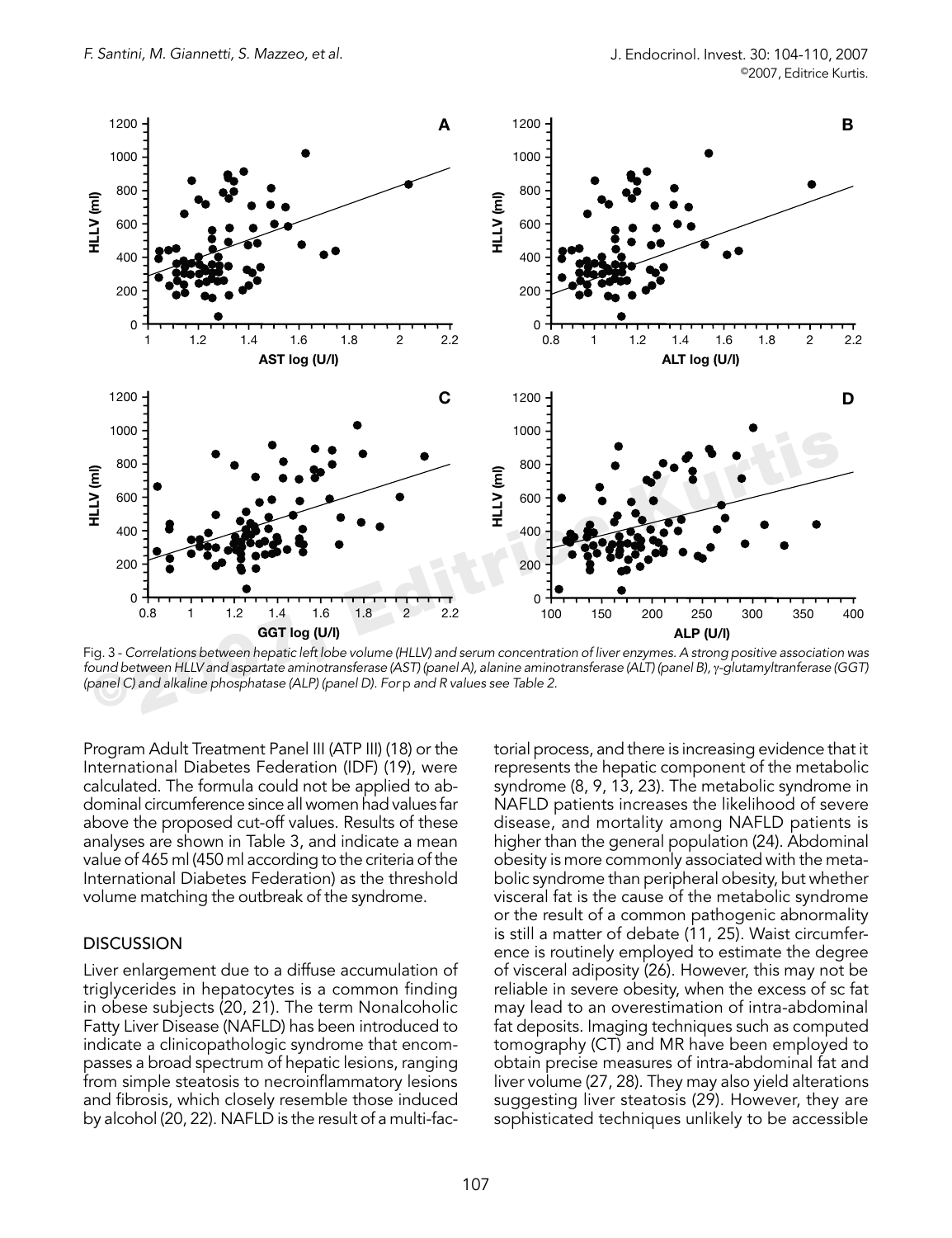

Fig. 4 - Correlations between hepatic left lobe volume (HLLV) and serum indexes of lipid metabolism. A positive correlation between HLLV and triglycerides and a negative correlation between HLLV and HDL-cholesterol were observed. For p and R values see Table 2. Values of serum HDL-cholesterol were available in 56 subjects.

for routine management of obese subjects and, due to technical limitations, they may not be available for the most severely obese patients. Ultrasonography represents an easy and reliable tool for the estimation of visceral adiposity through measurement of visceral fat thickness (17). Ultrasonography may also provide semiquantitative information on the degree of liver steatosis (30, 31), and it has been employed for the estimation of liver volume (27). The left lateral segment of the liver can be easily visualized in its entirety by ultrasound examination that has been employed for its measurement in patients scheduled for liver transplantation (32). In this study we present an easy, safe, repeatable and low-cost technique that allows a precise determination of HLLV during routine abdominal ultrasound examination in obese subjects, thus providing a measure of hepatic enlargement. The relationship between HLLV values and several anthropometric and serologic parameters that may be altered in obese subjects

Table 3 - Hepatic left lobe volume (HLLV) values corresponding to the cut-off values of risk factors for the diagnosis of the metabolic syndrome, as proposed by the Adult Treatment Panel III (ATP III) or the International Diabetes Federation (IDF), calculated using the linear regression formulas.

| Risk factors for the metabolic syndrome                                  | HLLV (ml)                |
|--------------------------------------------------------------------------|--------------------------|
| Triglycerides ( $\geq$ 150 mg/dl)                                        | 452                      |
| HDL cholesterol (≤50 mg/dl)                                              | 422                      |
| Glucose ATP III ( $\geq$ 110 mg/dl)<br>Glucose IDF criteria (≥100 mg/dl) | 549<br>478               |
| $SBP(\geq 130 \text{ mmHg})$                                             | 443                      |
| DBP ( $\geq$ 85 mmHq)                                                    | 457                      |
| $Mean \pm SD$ (ATP III)<br>$Mean \pm SD$ (IDF)                           | $465 \pm 49$<br>$450+20$ |

Fraction of the metal of the metal of the metal of the metal of the metal of the metal of the metal of the metal of the metal of the metal of the metal of the metal of the metal of the metal of the metal of the metal of t was evaluated, aimed at better understanding the connections between hepatic steatosis and various features of the metabolic syndrome. Our data confirmed a strong association between hepatic volume and visceral fat (28), and are in agreement with recent findings indicating that hepatic triglyceride content is closely related with central obesity (33), while a poorer association was observed with body weight or BMI. Free fatty acids from abdominal fat depots are traditionally viewed as the main source of hepatic fat. Alternatively, visceral fat accumulation and hepatic steatosis may be the results of the same pathogenic mechanism. Indeed, the origin of fatty acids stored in liver includes several potential sources, and recent evidence indicates that both serum fatty acids (including diet-derived fatty acids) and de novo lipogenesis contribute to the accumulation of hepatic fat (34, 35). The extent of fatty liver infiltration depends, on one hand, on the rate of hepatic triglycerides synthesis. On the other hand, it is regulated by the rate at which liver is able to secrete them into the bloodstream as triglyceride-rich VLDL. When triglyceride synthesis exceeds triglyceride secretion, lipid accumulation occurs. Therefore, any factor affecting triglyceride synthesis and/or secretion may influence the hepatic fat content. That being stated, our data are not in contrast with previous studies (11) showing that hepatic fat content was independent of BMI and either visceral or sc fat in normal weight and moderately overweight subjects. Indeed, in that weight range, factors other than substrate availability are likely to influence the rate of triglyceride synthesis and metabolism in liver, including genetic, nutritional, behavioral, toxic, hormonal, age and gender-related factors. At variance, in our study group including only severely obese subjects,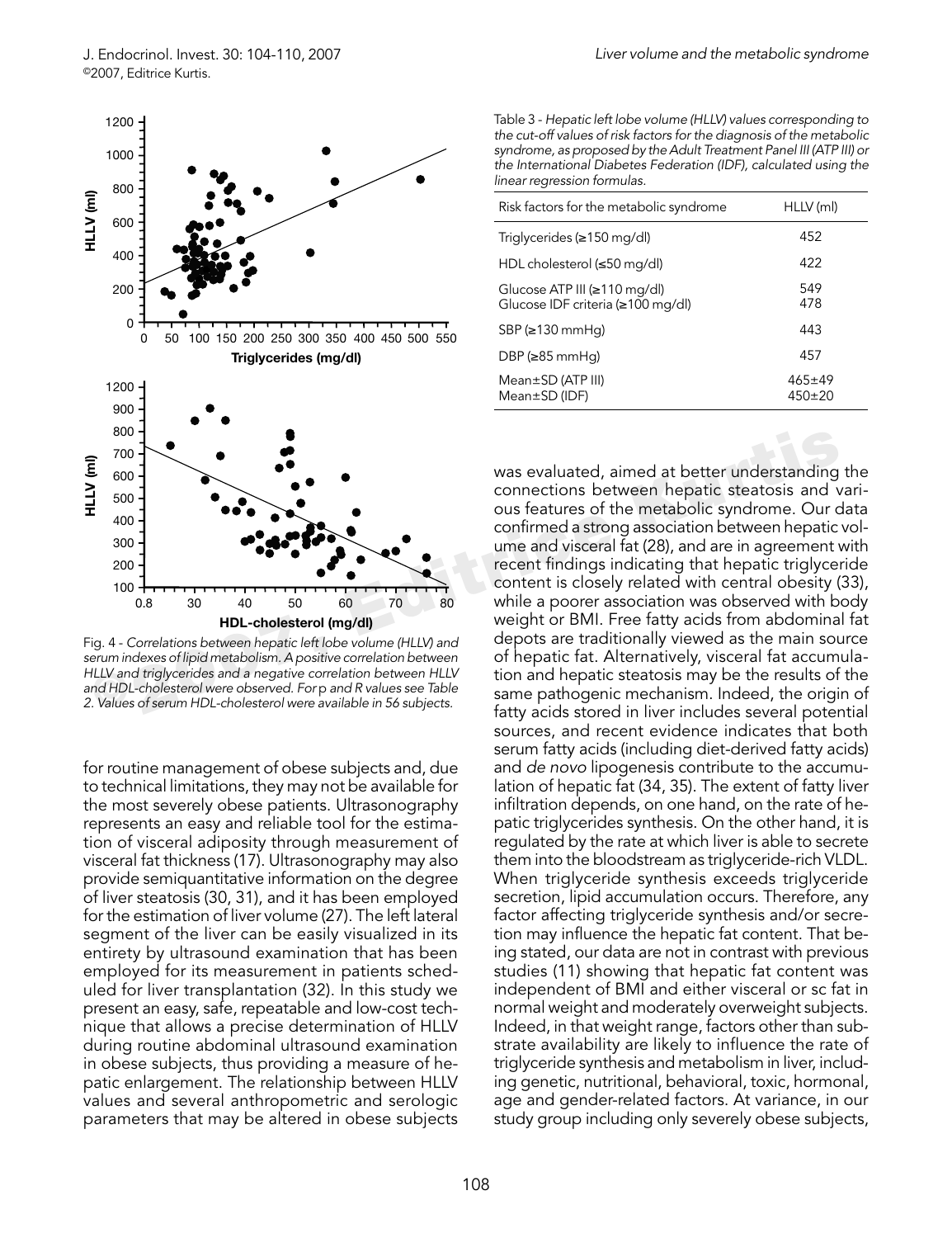Seside insulin resistance, a strong relationship was<br>
seside insulin resistance, a strong relationship was<br>
derivative premanente per valutatione, prevenzione e cura dell'obes<br>
derivative de constants dell'obes<br>
derivative the abundance of substrate and the severity of insulin-resistance seem to play a major role in increasing the rate of triglyceride synthesis and in promoting their accumulation in liver. Supporting this view, a strong association was observed between HLLV and serum glucose, insulin and HOMA, thus confirming the pathogenic link observed between insulin resistance and hepatic steatosis (8, 9, 13, 36). Serum levels of liver enzymes may be increased as a consequence of liver steatosis but their predictive value to establish the severity of liver damage is poor (37). An association between serum levels of liver enzymes and insulin resistance has been recently demonstrated in obese subjects (38, 39). In our study, HLLV was highly related to serum concentrations of various hepatic enzymes, suggesting that elevation of serum liver enzymes is proportional to liver enlargement. Beside insulin resistance, a strong relationship was demonstrated between HLLV and various parameters related to the metabolic syndrome. For most of them the association with HLLV was stronger than that observed with visceral fat. Of particular interest in this context, serum triglycerides and HDL cholesterol appeared mainly related to hepatic volume, suggesting that the dyslipidemic components of the metabolic syndrome are the features linked most closely with hepatic dysfunction. The triad of hyperglycemia, hypertension and hyperuricemia was described several decades ago, and the possibility that serum uric acid may contribute to the pathogenesis of hypertension has been recently reviewed (40). Our study, showing a positive relationship between hepatic volume, serum uric acid and blood pressure, suggests that hepatosteatosis may be involved in the pathogenesis of these abnormalities. Several studies have demonstrated a correlation between inflammation and the various manifestations of the metabolic syndrome, including insulin resistance, hypertension, dyslipidemia, endothelial dysfunction and a pro-coagulant state (6, 7, 41). Obesity is associated with increased serum levels of CRP (42), but the precise mechanisms leading to increased levels of this protein have not been fully elucidated, yet. Recently, an increase in CRP has been shown to be an independent risk factor for NAFLD (43). The results of our study, showing a clear association between liver volume and serum CRP, point to hepatosetatosis as a further link between obesity and the pro-inflammatory state of the metabolic syndrome. Finally, very close numbers were obtained when cutoff values of various risk factors for the diagnosis of the metabolic syndrome were used to calculate a cut-off value for HLLV, suggesting that liver enlargement accompanies the development of various features of the metabolic syndrome in obese women.

In conclusion, ultrasound measurement of HLLV represents a reliable, simple and low-cost tool for the evaluation of liver enlargement in obese women. A strong relationship between liver enlargement and various cardiovascular risk factors associated with insulin resistance has been demonstrated, supporting the view that liver steatosis should be included among the many facets of the metabolic syndrome in human obesity.

## ACKNOWLEDGMENTS

This work was supported by: Ministero dell'Istruzione, dell'Università e della Ricerca Scientifica, programmi di ricerca cofinanziati 2002 "Obesity: Phenotype characterization and relationship with pathogenesis"; Centro di Eccellenza AmbiSEN "Effects of environmental chemical agents on the endocrine and nervous systems"; Ministero della Salute, programma speciale di sperimentazione 2002 "Istituzione osservatorio epidemiologico permanente per valutazione, prevenzione e cura dell'obesità e dei disturbi del comportamento alimentare".

## REFERENCES

- 1. Reaven GM. Role of insulin resistance in human disease. Diabetes 1988, 37: 1595-607.
- 2. Isomaa B. A major health hazard: the metabolic syndrome. Life Sci 2003, 73: 2395-411.
- 3. Eckel RH, Grundy SM, Zimmet PZ. The metabolic syndrome. Lancet 2005, 365: 1415-28.
- 4. Wajchenberg BL. Subcutaneous and visceral adipose tissue: their relation to the metabolic syndrome. Endocr Rev 2000, 21: 697-738.
- 5. Kahn R, Buse J, Ferrannini E, Stern M. The metabolic syndrome: time for a critical appraisal: Joint statement from the American Diabetes Association and the European Association for the Study of Diabetes. Diabetes Care 2005, 28: 2289-304.
- 6. Natali A, Ferrannini E. Hypertension, insulin resistance, and the metabolic syndrome. Endocrinol Metab Clin North Am 2004, 33: 417-29.
- 7. Dandona P, Aljada A, Chaudhuri A, Mohanty P, Garg R. Metabolic syndrome: a comprehensive perspective based on interactions between obesity, diabetes, and inflammation. Circulation 2005, 111: 1448-54.
- 8. Marceau P, Biron S, Hould FS, et al. Liver pathology and the metabolic syndrome X in severe obesity. J Clin Endocrinol Metab 1999, 84: 1513-7.
- 9. Marchesini G, Brizi M, Bianchi G, et al. Nonalcoholic fatty liver disease: a feature of the metabolic syndrome. Diabetes 2001, 50: 1844-50.
- 10. Bloomgarden ZT. Second World Congress on the Insulin Resistance Syndrome: insulin resistance syndrome and nonalcoholic fatty liver disease. Diabetes Care 2005, 28: 1518-23.
- 11. Seppala-Lindroos A, Vehkavaara S, Hakkinen AM, et al. Fat accumulation in the liver is associated with defects in insulin